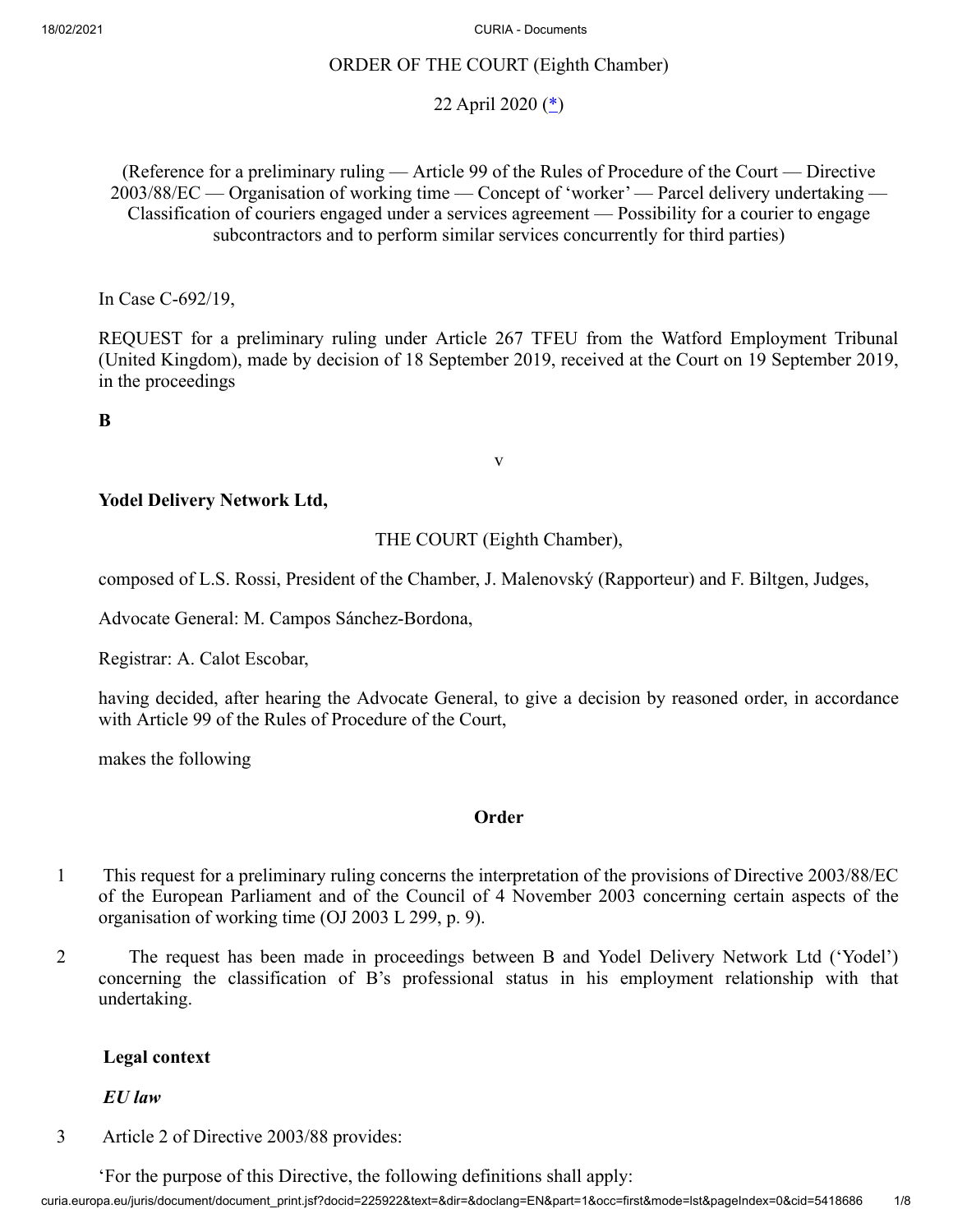1. "working time" means any period during which the worker is working, at the employer's disposal and carrying out his activity or duties, in accordance with national laws and/or practice;

…'

## *United Kingdom law*

4 Directive 2003/88 was transposed into national law by the Working Time Regulations 1998, Regulation 2 of which provides:

'In these Regulations

…

"worker" means an individual who has entered into or works under …:

- (a) a contract of employment; or
- (b) any other contract, whether express or implied and (if it is express) whether oral or in writing, whereby the individual undertakes to do or perform personally any work or services for another party to the contract whose status is not by virtue of the contract that of a client or customer of any profession or business undertaking carried on by the individual;

and any reference to a worker's contract shall be construed accordingly;

…'

# **The dispute in the main proceedings and the questions referred for a preliminary ruling**

- 5 B is a neighbourhood parcel delivery courier. He carries on his business exclusively for the undertaking Yodel, a parcel delivery undertaking, since July 2017.
- 6 In order to carry on his activity, B had to undergo training in order to familiarise himself with the use of the handheld delivery device provided by Yodel.
- 7 Neighbourhood couriers who carry on their activity for the benefit of that undertaking are engaged on the basis of a courier services agreement which stipulates that they are 'self-employed independent contractors'.
- 8 They use their own vehicle to deliver the parcels handled by Yodel and use their own mobile telephone to communicate with that undertaking.
- 9 Under that courier services agreement, couriers are not required to perform the delivery personally, but may appoint a subcontractor or a substitute for the whole or part of the service provided, whose substitution Yodel may veto if the person chosen does not have a level of skills and qualification which is at least equivalent to that required of a courier engaged by Yodel. In any event, the courier remains personally liable for any acts or omissions of any appointed subcontractor or substitute.
- 10 That courier services agreement also provides that the courier is free to deliver parcels for the benefit of third parties concurrently to providing services on behalf of Yodel.
- 11 Under that agreement, Yodel is not required to use the services of the couriers with whom it has concluded a services agreement, just as those couriers are not required to accept any parcel for delivery. In addition, those couriers may fix a maximum number of parcels which they are willing to deliver.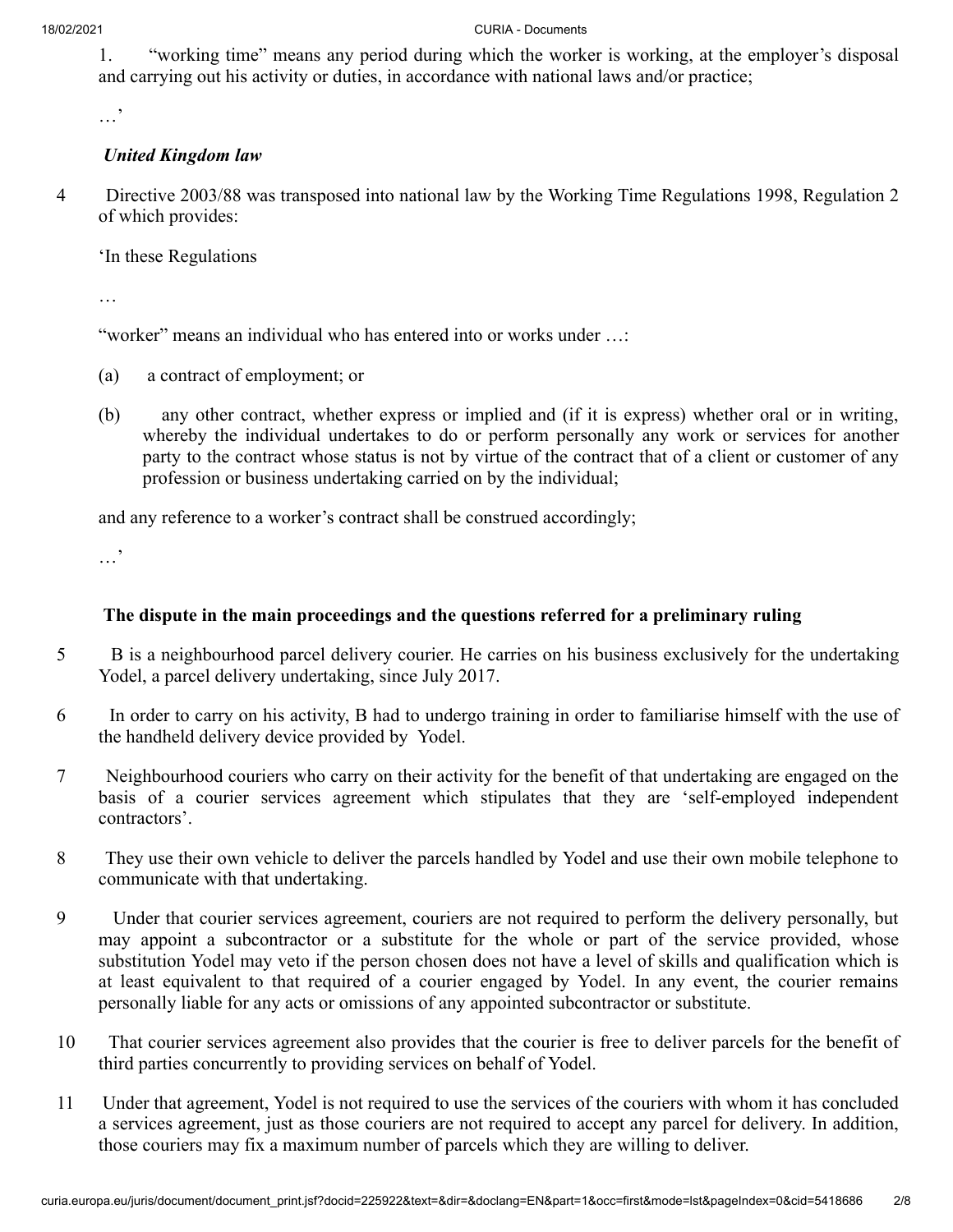- 12 As regards working hours, the couriers with whom Yodel has concluded a services agreement receive the parcels to be delivered at their home between Monday and Saturday of each week. The parcels must be delivered between 7.30 and 21.00, however those couriers remain free to decide, except for fixed-time deliveries, the time of delivery and the appropriate order and route to suit their personal convenience.
- 13 As for remuneration, a fixed rate, which varies according to the place of delivery, is set for each parcel.
- 14 Although the services agreement concluded between Yodel and the couriers classifies those couriers as 'self-employed independent contractors', B claims that his status is that of a 'worker' for the purposes of Directive 2003/88. He considers that, although he is self-employed for tax purposes and accounts for his own business expenses, he is an employee of Yodel.
- 15 The referring court, before which B brought an action, states that neighbourhood couriers engaged on the same terms as B carry on their delivery activity as legal persons by engaging their own staff.
- 16 That court adds that, under national legislation, as applied by the United Kingdom courts, the status of 'worker' presupposes that the person concerned undertakes to do or perform personally any work or service. Furthermore, that status is incompatible with that person's right to provide services to several customers simultaneously.
- 17 Thus, according to the referring court, first, the fact that the couriers with whom Yodel concluded a services agreement have the possibility of subcontracting the tasks entrusted to them precludes, under the law of the United Kingdom, their classification as a 'worker'.
- 18 The referring court notes, second, that the fact that the couriers with whom Yodel concluded a services agreement are not required to provide their services exclusively to that undertaking means that they must be classified, in accordance with the law of the United Kingdom, as 'self-employed independent contractors'.
- 19 The referring court has doubts as to the compatibility of the provisions of that law, as interpreted by the courts of the United Kingdom, with EU law. Furthermore, in the event that B were to be classified as a 'worker' for the purposes of Directive 2003/88, it wishes to obtain guidance as to the methods for calculating the working time of the couriers with whom Yodel concluded a services agreement, since they may, during the time they devote to the delivery of parcels on behalf of that undertaking, provide their services simultaneously to other undertakings, and organise their activities with a great deal of latitude.
- 20 In those circumstances, the Watford Employment Tribunal (United Kingdom) decided to stay the proceedings and to refer the following questions to the Court of Justice for a preliminary ruling:
	- '1. Does Directive [2003/88] preclude provisions of national law which require an individual to undertake to do or perform all of the work or services required of him, "personally" in order to fall within the scope of the Directive?
	- 2. In particular:
		- 2.1. Does the fact that an individual has the right to engage subcontractors or "substitutes" to perform all or any part of the work or services required of him mean that he is not to be regarded as a worker for the purposes of Directive [2003/88] either:-
			- 2.1.1. at all (the right to substitute being inconsistent with the status of worker); or
			- 2.1.2. only in respect of any period of time when exercising such right of substitution (so that he is to be regarded as a worker in relation to periods of time actually spent performing work or services)?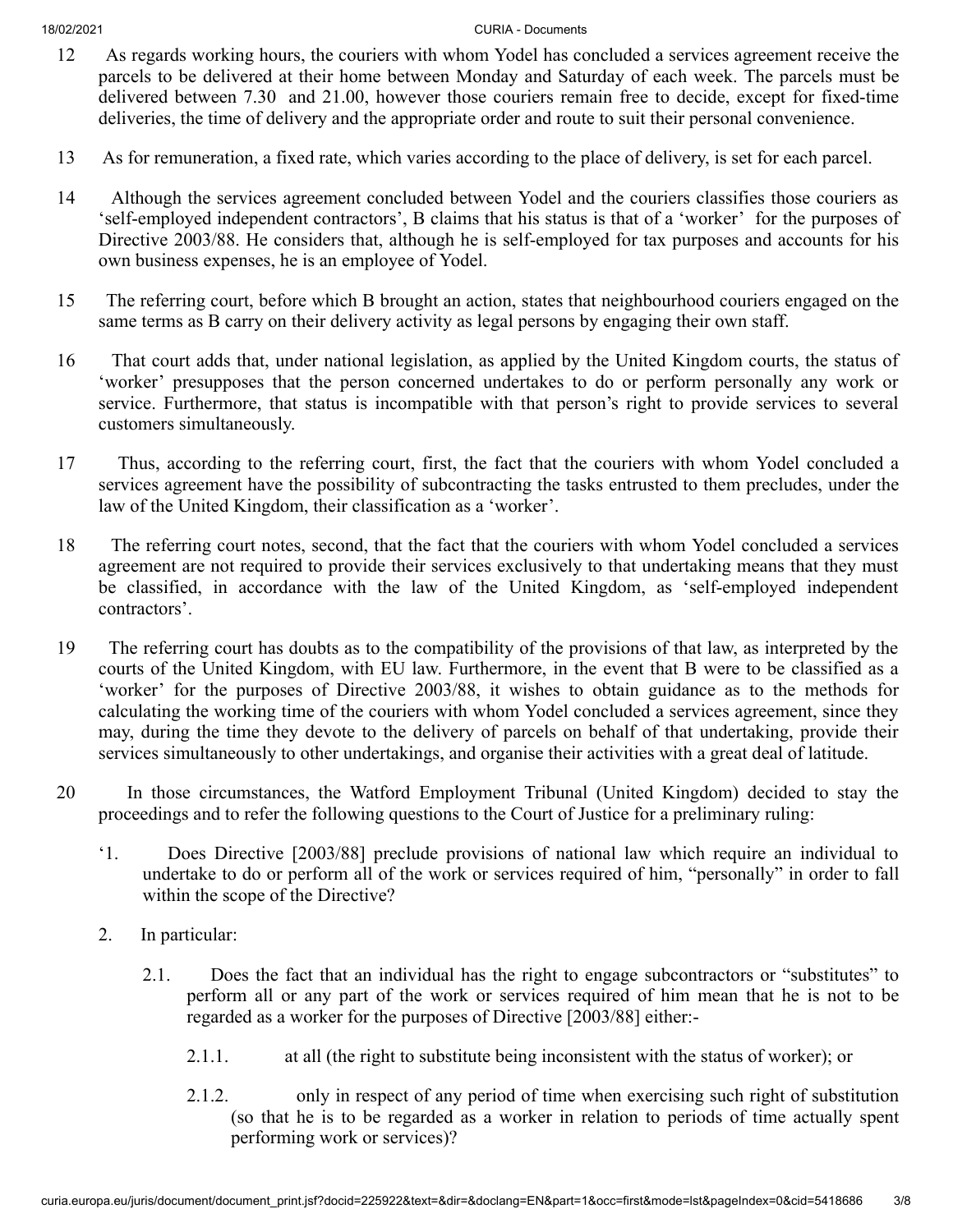- 2.2. Is it material to a determination of worker status for the purposes of Directive [2003/88] that the particular claimant has not in fact availed himself of the right to subcontract or use a substitute, where others engaged on materially the same terms have done so?
- 2.3. Is it material to a determination of worker status for the purposes of Directive [2003/88] that other entities including limited companies and limited liability partnerships are engaged on materially the same terms as the particular claimant?
- 3. Is it material to a determination of worker status for the purposes of Directive [2003/88] that the putative employer is not obliged to offer work to the individual claimant i.e. that it is offered on a "when needed" basis; and/or that the individual claimant is not obliged to accept it i.e. it is "subject always to the courier's absolute right not to accept any work offered"?
- 4. Is it material to a determination of worker status for the purposes of Directive [2003/88] that the individual claimant is not obliged to work exclusively for the putative employer but may concurrently perform similar services for any third party, including direct competitors of the putative employer?
- 5. Is it material to a determination of worker status for the purposes of Directive [2003/88] that the particular claimant has not in fact availed himself of the right to perform similar services for third parties, where others engaged on materially the same terms have done so?
- 6. For the purposes of [Article 2(1)] of Directive [2003/88] how is a worker's working time to be calculated in circumstances where the individual claimant is not required to work fixed hours but is free to determine his own working hours within certain parameters e.g. between the hours of 7.30 and 21.00? In particular how is working time to be calculated when:-
	- 6.1. The individual is not required to work exclusively for the putative employer during those hours and/or that certain activities performed during those hours (e.g. driving) may benefit both the putative employer and a third party;
	- 6.2. The worker is afforded a great deal of latitude as to the mode of delivery of work, such that he may tailor his time to suit his personal convenience rather than solely the interests of the putative employer.'

### **Consideration of the questions referred**

- 21 Under Article 99 of its Rules of Procedure, where, inter alia, the reply to a question referred to the Court for a preliminary ruling may be clearly deduced from existing case-law or where the answer to the question referred admits of no reasonable doubt, the Court may at any time, on a proposal from the Judge-Rapporteur and after hearing the Advocate General, decide to rule by reasoned order.
- 22 It is appropriate to apply that provision in the present case.
- 23 By its questions, which it is appropriate to consider together, the referring court asks, in essence, whether Directive 2003/88 must be interpreted as precluding a person, engaged by his putative employer under a services agreement stipulating that he is a self-employed independent contractor, from being classified as a 'worker' for the purposes of that directive, where that person is afforded discretion:
	- to use subcontractors or substitutes to perform the service which he has undertaken to provide;
	- to accept or not accept the various tasks offered by his putative employer, or unilaterally set the maximum number of those tasks;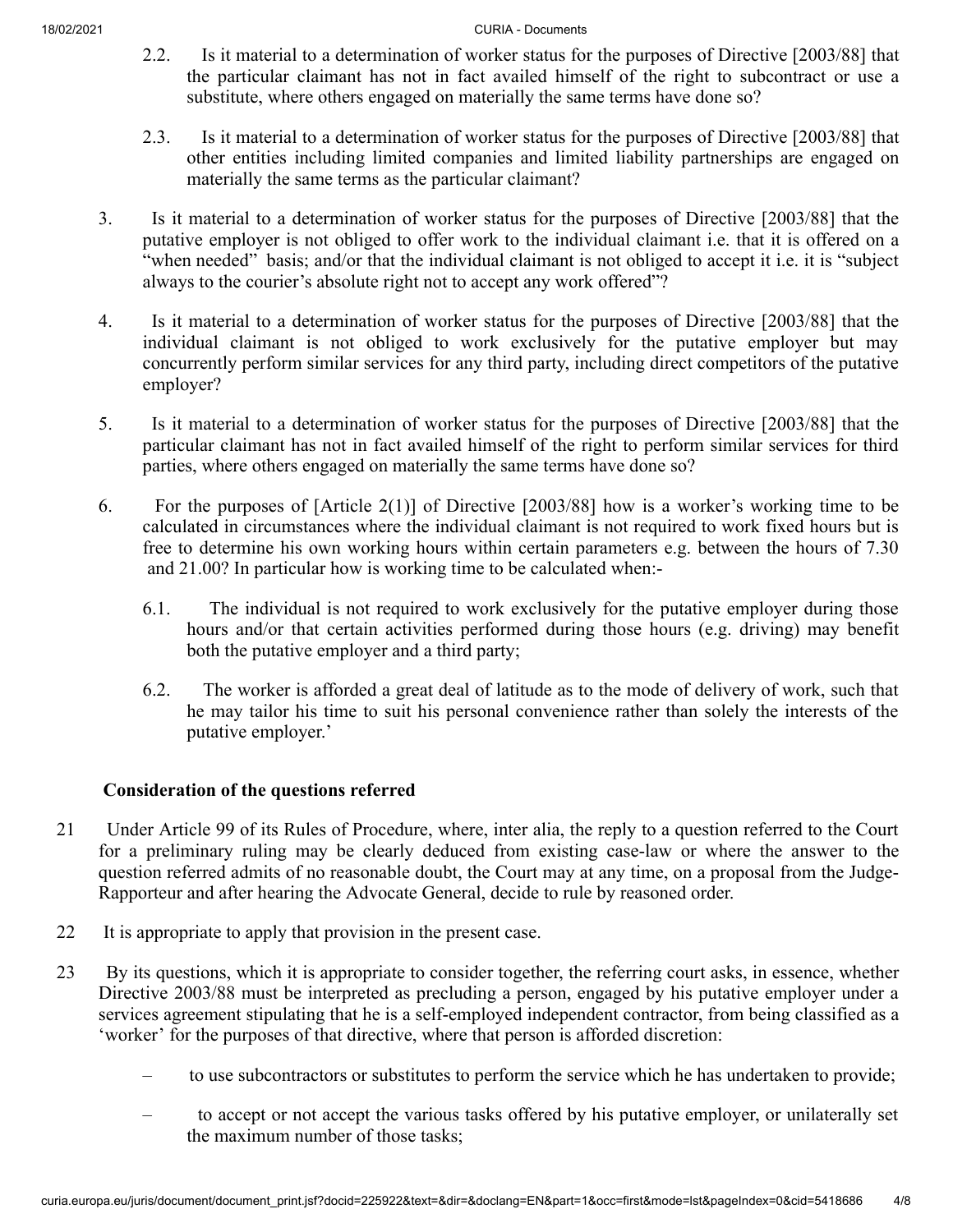- to provide his services to any third party, including direct competitors of the putative employer, and
- to fix his own hours of 'work' within certain parameters and to tailor his time to suit his personal convenience rather than solely the interests of the putative employer.
- 24 As a preliminary point, it should be noted that Directive 2003/88 does not define the concept of 'worker'.
- 25 However, the Court has already ruled on that concept.
- 26 It has thus held, inter alia, that that concept has an autonomous meaning specific to EU law (judgment of 20 November 2018, *Sindicatul Familia Constanţa and Others*, C‑147/17, EU:C:2018:926, paragraph 41).
- 27 In that regard, it is for the national court to apply that concept of a 'worker' for the purposes of Directive 2003/88, and the national court must, in order to determine to what extent a person carries on his activities under the direction of another, base that classification on objective criteria and make an overall assessment of all the circumstances of the case brought before it, having regard both to the nature of the activities concerned and the relationship of the parties involved (see, to that effect, judgments of 14 October 2010, *Union syndicale Solidaires Isère*, C‑428/09, EU:C:2010:612, paragraph 29, and of 26 March 2015, *Fenoll*, C‑316/13, EU:C:2015:200, paragraph 29).
- 28 Since an employment relationship implies the existence of a hierarchical relationship between the worker and his employer, the issue whether such a relationship exists must, in each particular case, be assessed on the basis of all the factors and circumstances characterising the relationship between the parties (judgments of 10 September 2015, *Holterman Ferho Exploitatie and Others*, C‑47/14, EU:C:2015:574, paragraph 46, and of 20 November 2018, *Sindicatul Familia Constanța and Others*, C‑147/17, EU:C:2018:926, paragraph 42).
- 29 Thus, the essential feature of an employment relationship is that for a certain period of time a person performs services for and under the direction of another person in return for which he receives remuneration (judgments of 26 March 2015, *Fenoll*, C‑316/13, EU:C:2015:200, paragraph 27, and of 21 February 2018, *Matzak*, C‑518/15, EU:C:2018:82, paragraph 28).
- 30 More specifically, the Court has held that the classification of an 'independent contractor' under national law does not prevent that person being classified as an employee**,** within the meaning of EU law, if his independence is merely notional, thereby disguising an employment relationship (judgment of 4 December 2014, *FNV Kunsten Informatie en Media*, C‑413/13, EU:C:2014:2411, paragraph 35 and the case-law cited).
- 31 That is the case of a person who, although hired as an independent service provider under national law, for tax, administrative or organisational reasons, acts under the direction of his employer as regards, in particular, his freedom to choose the time, place and content of his work, does not share in the employer's commercial risks and, for the duration of that relationship, forms an integral part of that employer's undertaking, so forming an economic unit with that undertaking (judgment of 4 December 2014, *FNV Kunsten Informatie en Media*, C‑413/13, EU:C:2014:2411, paragraph 36 and the case-law cited).
- 32 On the other hand, more leeway in terms of choice of the type of work and tasks to be executed, of the manner in which that work or those tasks are to be performed, and of the time and place of work, and more freedom in the recruitment of his own staff are the features which are typically associated with the functions of an independent service provider (judgment of 10 September 2014, *Haralambidis*, C‑270/13, EU:C:2014:2185, paragraph 33).
- 33 It is for the referring court to ascertain, in the light of the case-law referred to in paragraphs 27 to 32 of the present judgment, whether a self-employed independent contractor, such as B, may be classified as a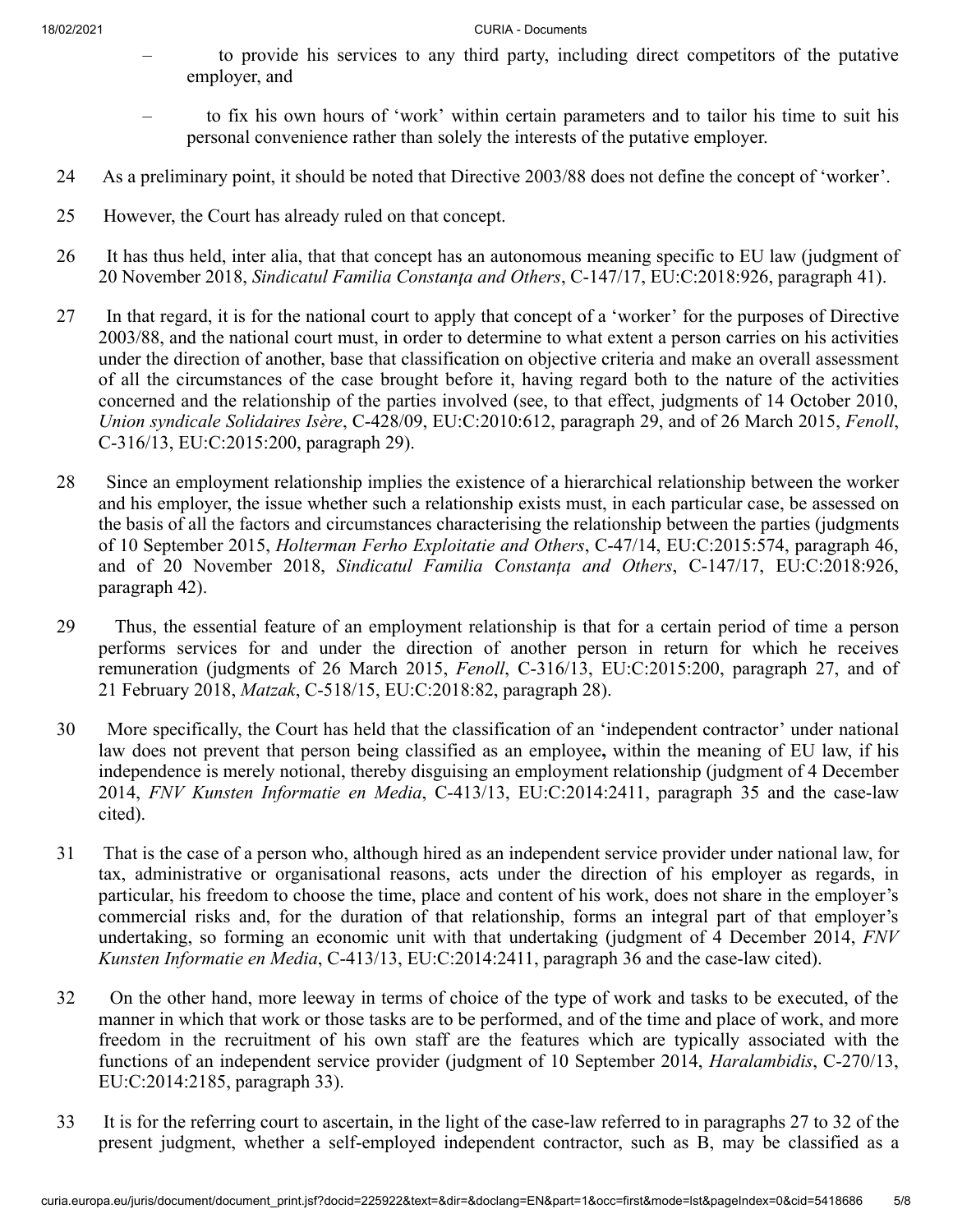'worker' for the purposes of that case-law, taking account of the circumstances at issue in the main proceedings.

- 34 That being so, in order to give a useful answer to the referring court, the following points should be made.
- 35 It follows from the specific features of the file submitted to the Court that a person, such as B, appears to have a great deal of latitude in relation to his putative employer.
- 36 In those circumstances, it is necessary to examine the consequences of that great deal of latitude on the independence of such a person and, in particular, whether, despite the discretion, referred to by the referring court, afforded to that person, his independence is merely notional.
- 37 In addition, it must be ascertained whether it is possible to establish, in the circumstances specific to the case in the main proceedings, the existence of a subordinate relationship between B and Yodel.
- 38 In that regard, concerning, first, the discretion of a person, such as B, to appoint subcontractors or substitutes to carry out the tasks at issue, it is common ground that the exercise of that discretion is subject only to the condition that the subcontractor or substitute concerned has basic skills and qualifications equivalent to the person with whom the putative employer has concluded a services agreement, such as the person at issue in the main proceedings.
- 39 Thus, the putative employer can exercise only limited control over the choice of subcontractor or substitute by that person, on the basis of a purely objective criterion, and cannot give precedence to any personal choices and preferences.
- 40 Second, it is apparent from the file submitted to the Court that, under the services agreement at issue in the main proceedings, B has an absolute right not to accept the tasks assigned to him. In addition, he may himself set a binding limit on the number of tasks which he is prepared to perform.
- 41 Third, as regards the discretion of a person, such as B, to provide similar services to third parties, it appears that that discretion may be exercised for the benefit of any third party, including for the benefit of direct competitors of his putative employer, it being understood that that discretion may be exercised in parallel and simultaneously for the benefit of a number of third parties.
- 42 Fourth, as regards 'working' time, while it is true that a service, such as that at issue in the main proceedings, must be provided during specific time slots, the fact remains that such a requirement is inherent to the very nature of that service, since compliance with those times slots appears essential in order to ensure the proper performance of that service.
- 43 In the light of all those factors, first, the independence of a courier, such as that at issue in the main proceedings, does not appear to be fictitious and, second, there does not appear, a priori, to be a relationship of subordination between him and his putative employer.
- 44 That being so, it is for the referring court, taking account of all the relevant factors relating to B and to the economic activity which he carries on, to classify his professional status in accordance with Directive 2003/88, in the light of the criteria laid down in the case-law set out in paragraphs 27 to 32 of the present order.
- 45 It follows from all the foregoing considerations that Directive 2003/88 must be interpreted as precluding a person engaged by his putative employer under a services agreement which stipulates that he is a selfemployed independent contractor from being classified as a 'worker' for the purposes of that directive, where that person is afforded discretion:
	- to use subcontractors or substitutes to perform the service which he has undertaken to provide;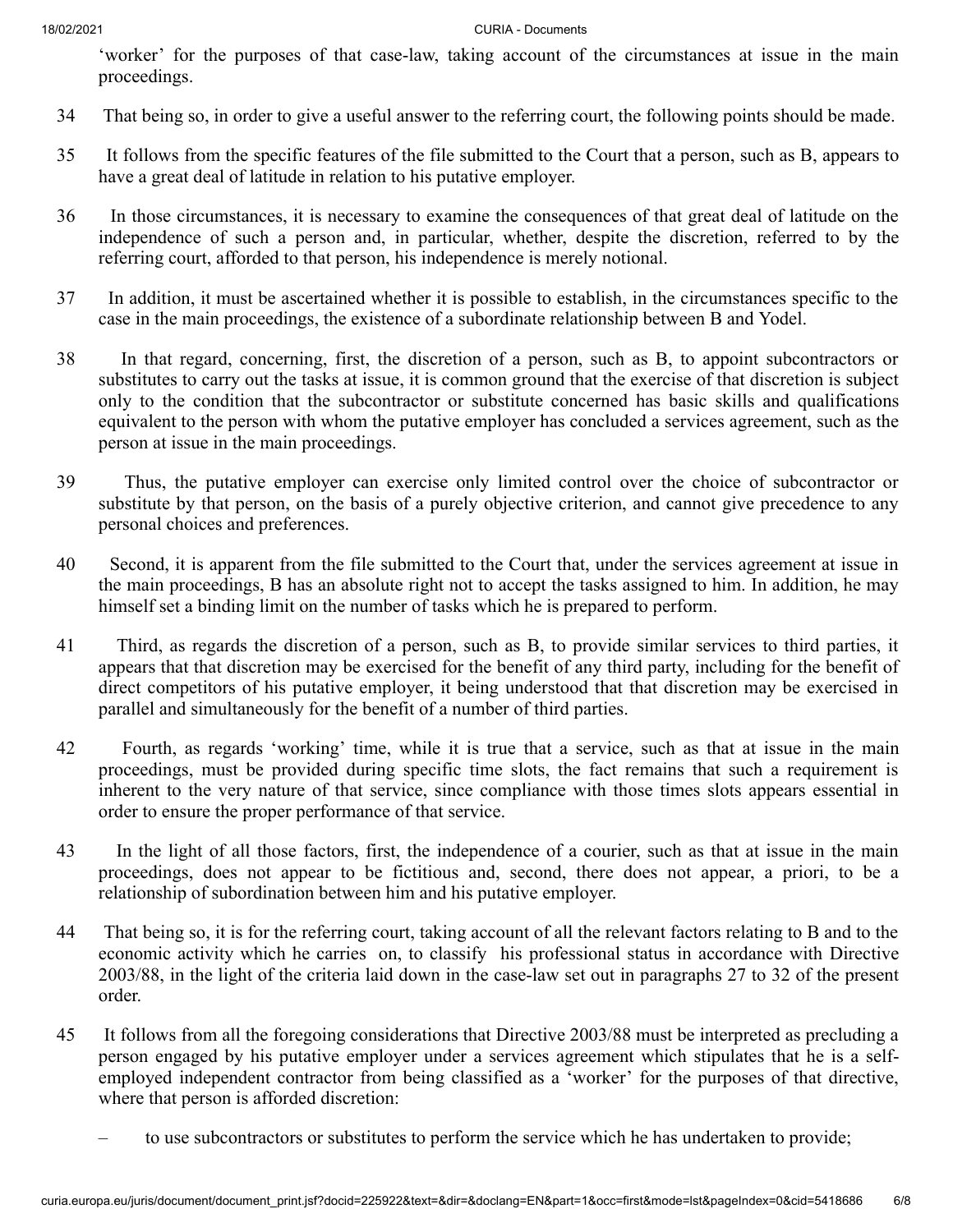- to accept or not accept the various tasks offered by his putative employer, or unilaterally set the maximum number of those tasks;
- to provide his services to any third party, including direct competitors of the putative employer, and
- to fix his own hours of 'work' within certain parameters and to tailor his time to suit his personal convenience rather than solely the interests of the putative employer,

provided that, first, the independence of that person does not appear to be fictitious and, second, it is not possible to establish the existence of a relationship of subordination between that person and his putative employer. However, it is for the referring court, taking account of all the relevant factors relating to that person and to the economic activity he carries on, to classify that person's professional status under Directive 2003/88.

### **Costs**

46 Since these proceedings are, for the parties to the main proceedings, a step in the action pending before the national court, the decision on costs is a matter for that court.

On those grounds, the Court (Eighth Chamber) hereby orders:

**Directive 2003/88/EC of the European Parliament and of the Council of 4 November 2003 concerning certain aspects of the organisation of working time must be interpreted as precluding a person engaged by his putative employer under a services agreement which stipulates that he is a self-employed independent contractor from being classified as a 'worker' for the purposes of that directive, where that person is afforded discretion:**

- **to use subcontractors or substitutes to perform the service which he has undertaken to provide;**
- **to accept or not accept the various tasks offered by his putative employer, or unilaterally set the maximum number of those tasks;**
- **to provide his services to any third party, including direct competitors of the putative employer, and**
- **to fix his own hours of 'work' within certain parameters and to tailor his time to suit his personal convenience rather than solely the interests of the putative employer,**

**provided that, first, the independence of that person does not appear to be fictitious and, second, it is not possible to establish the existence of a relationship of subordination between that person and his putative employer. However, it is for the referring court, taking account of all the relevant factors relating to that person and to the economic activity he carries on, to classify that person's professional status under Directive 2003/88.**

Luxembourg, 22 April 2020.

A. Calot Escobar L.S. Rossi